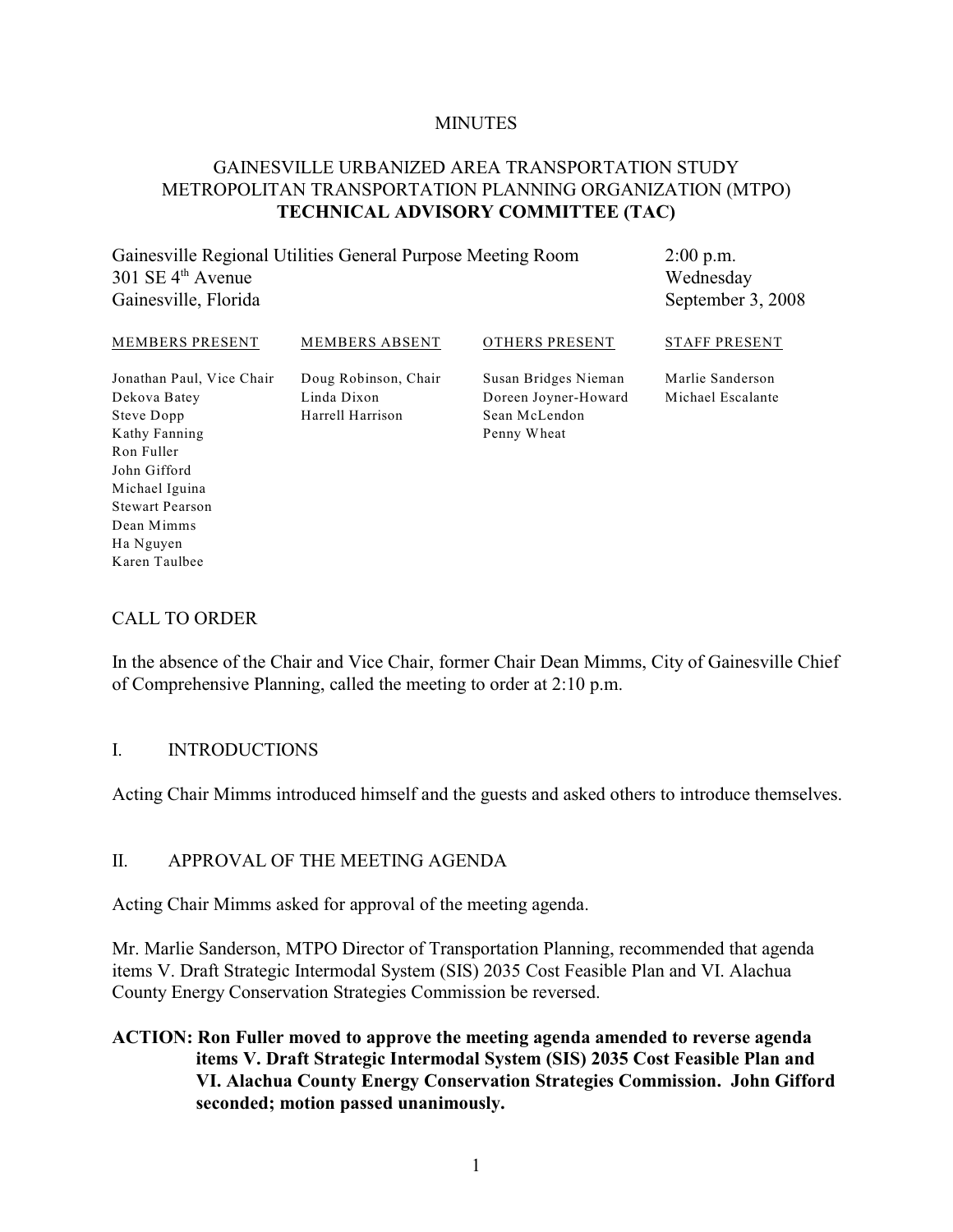# III. APPROVAL OF COMMITTEE MINUTES

Acting Chair Mimms asked for approval of the May 14, 2008 TAC meeting minutes.

# **ACTION: Mike Iguina moved to approve the May 14, 2008 TAC meeting minutes. Ha Nguyen seconded; motion passed unanimously.**

# IV. UPCOMING MEETINGS

Mr. Marlie Sanderson, MTPO Director of Transportation Planning, announced that the next MTPO meeting is scheduled for September  $11<sup>th</sup>$  at 3:00 p.m. in the Jack Durrance Auditorium. He said that the TAC's next meeting is scheduled for October  $1<sup>st</sup>$ .

# VI. ALACHUA COUNTY ENERGY CONSERVATION STRATEGIES COMMISSION

Mr. Sanderson stated that the Alachua County Energy Conservation Strategies Commission (ECSC) representatives are present to discuss the Commission's report. He noted that the Year 2035 Long Range Transportation Plan update would include a peak oil evaluation.

Ms. Penny Wheat, Chair, and Mr. Sean McLendon, Alachua County ECSC Liaison, discussed the ECSC Report and answered questions.

## V. DRAFT STRATEGIC INTERMODAL SYSTEM (SIS) 2035 COST FEASIBLE PLAN

Mr. Sanderson stated that Florida Department of Transportation (FDOT) staff has submitted the draft SIS 2035 Cost Feasible Plan for review and comment.

Ms. Karen Taulbee, FDOT Transportation Specialist, discussed the draft SIS 2035 Cost Feasible Plan and answered questions.

**It was a consensus of the TAC to recommend that the MTPO authorize the MTPO Chair to send a letter to the Florida Department of Transportation (FDOT) District 2 Secretary thanking FDOT for the opportunity to review the Draft** *Strategic Intermodal System (SIS) 2035 Cost Feasible Plan* **and stating that the MTPO does not have any review comments.** 

# VII. PROPOSED ALACHUA COUNTY LONG TERM CONCURRENCY MANAGEMENT SYSTEM (LTCMS)

Mr. Sanderson stated that the MTPO requested a staff report on the consistency of the MTPO Livable Community Reinvestment Plan, the Alachua Countywide Vision and Conceptual Land Use Plan and Bus Rapid Transit Feasibility Study with the LTCMS. He discussed the report and answered questions.